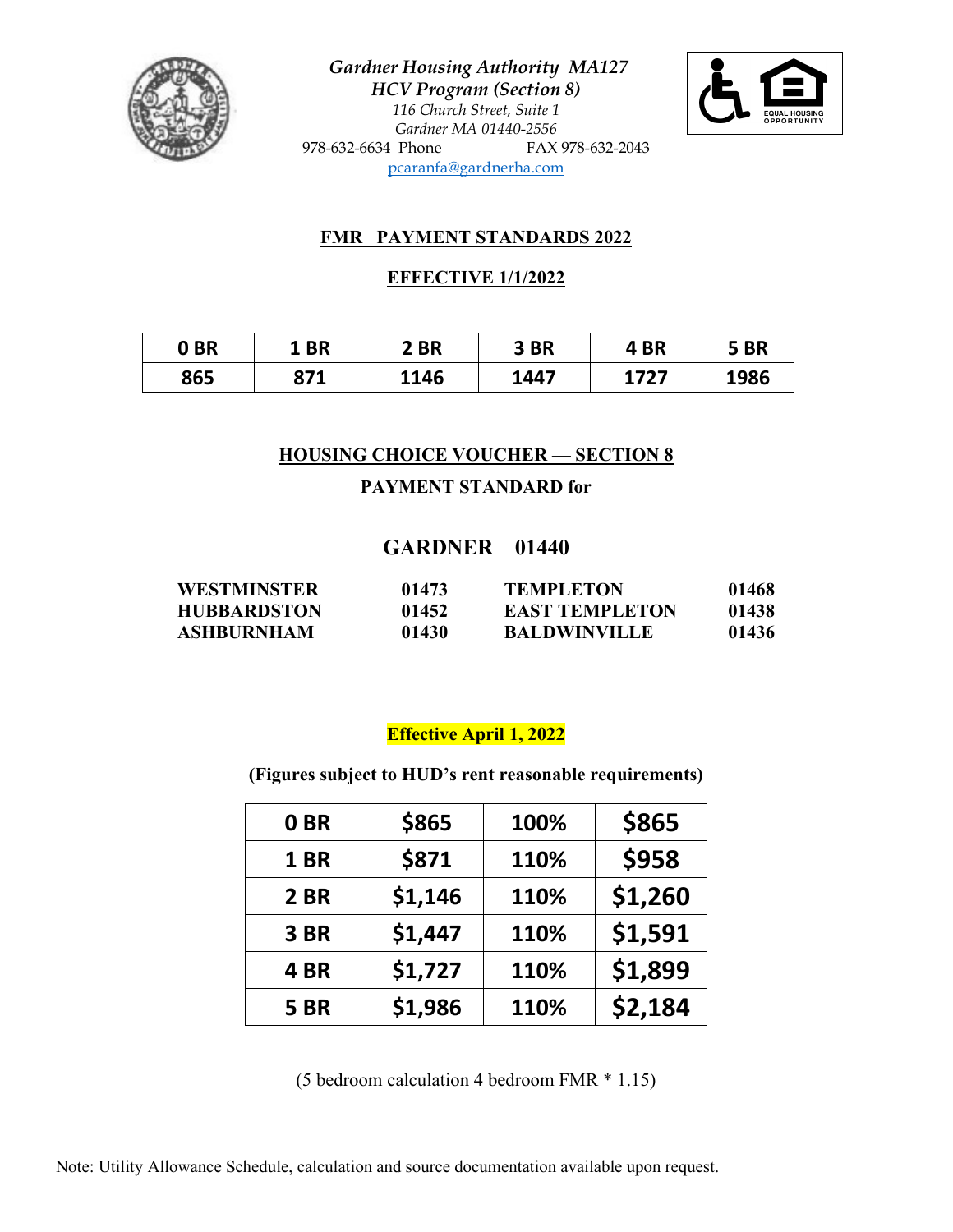**U.S Department of Housing and Urban Development** Office of Public and Indian Housing

| Locality / PHA                                  | <b>Gardner Housing Authority</b><br>116 Church Street, Suite 1<br>Gardner, Massachusetts 01440 |                | Unit Type   | <b>Duplex or Two Family</b> |                               | Date (mm/dd/yyyy)<br>04/14/2022 |             |  |
|-------------------------------------------------|------------------------------------------------------------------------------------------------|----------------|-------------|-----------------------------|-------------------------------|---------------------------------|-------------|--|
| <b>Utility or Service</b>                       | <b>Fuel Type</b>                                                                               | 0BR            | <b>1 BR</b> | 2 BR                        | 3 BR                          | 4 BR                            | <b>5 BR</b> |  |
| Heating                                         | Natural Gas                                                                                    | 70             | 93          | 128                         | 158                           | 192                             | 224         |  |
|                                                 | <b>Bottled Gas</b>                                                                             | 105            | 141         | 194                         | 239                           | 291                             | 339         |  |
|                                                 | Electric                                                                                       | 51             | 56          | 77                          | 95                            | 116                             | 135         |  |
|                                                 | Electric - Heat Pump                                                                           | 33             | 37          | 50                          | 62                            | 75                              | 88          |  |
|                                                 | Fuel Oil                                                                                       | 106            | 141         | 194                         | 239                           | 339                             |             |  |
|                                                 |                                                                                                |                |             |                             |                               |                                 |             |  |
| Cooking                                         | <b>Natural Gas</b>                                                                             | 8              | 12          | 15                          | 19                            | 24                              | 27          |  |
|                                                 | <b>Bottled Gas</b>                                                                             | 12             | 17          | 22                          | 27                            | 34                              | 39          |  |
|                                                 | Electric                                                                                       | 6              | 8           | 11                          | 13                            | 15                              | 18          |  |
|                                                 | Other                                                                                          |                |             |                             |                               |                                 |             |  |
| <b>Other Electric</b>                           |                                                                                                | 36             | 46          | 59                          | 70                            | 82                              | 96          |  |
| <b>Air Conditioning</b>                         |                                                                                                | 2              | 3           | 5                           | $\overline{7}$                | 9                               | 11          |  |
| <b>Water Heating</b>                            | <b>Natural Gas</b>                                                                             | 22             | 31          | 40                          | 49                            | 62                              | 71          |  |
|                                                 | <b>Bottled Gas</b>                                                                             | 27             | 38          | 48                          | 59                            | 75                              | 86          |  |
|                                                 | Electric                                                                                       | 33             | 44          | 58                          | 69                            | 82                              | 97          |  |
|                                                 | Fuel Oil                                                                                       | 42             | 58          | 75                          | 92                            | 117                             | 134         |  |
| Water                                           |                                                                                                | 9              | 18          | 37                          | 55                            | 73                              | 92          |  |
| Sewer                                           |                                                                                                | $\overline{7}$ | 14          | 27                          | 41                            | 54                              | 68          |  |
| <b>Trash Collection</b>                         |                                                                                                | 17             | 17          | 17                          | 17                            | 17                              | 17          |  |
| <b>Natural Gas</b>                              | <b>Monthly Surcharge</b>                                                                       | 9              | 9           | 9                           | 9                             | 9                               | 9           |  |
| Range/Microwave                                 |                                                                                                | 4              | 4           | 4                           | 4                             | 4                               | 4           |  |
| Refrigerator                                    |                                                                                                | 3              | 3           | 3                           | 4                             | 5                               | 5           |  |
|                                                 | Actual Family Allowances - May be used by the family to compute allowance while                |                |             |                             |                               | Utility/Service/Appliance       | Allowance   |  |
| searching for a unit.<br>Head of Household Name |                                                                                                |                |             |                             | Heating<br>Cooking            |                                 |             |  |
|                                                 |                                                                                                |                |             |                             | <b>Other Electric</b>         |                                 |             |  |
|                                                 |                                                                                                |                |             |                             | Air Conditioning              |                                 |             |  |
| Unit Address                                    |                                                                                                |                |             |                             | <b>Water Heating</b><br>Water |                                 |             |  |
|                                                 |                                                                                                |                |             |                             | Sewer                         |                                 |             |  |
|                                                 |                                                                                                |                |             |                             | <b>Trash Collection</b>       |                                 |             |  |
|                                                 |                                                                                                |                |             |                             | Other                         |                                 |             |  |
| Number of Bedrooms                              |                                                                                                |                |             |                             | Range/Microwave               |                                 |             |  |
|                                                 |                                                                                                |                |             |                             | Refrigerator                  |                                 |             |  |
|                                                 |                                                                                                |                |             |                             | Total                         |                                 |             |  |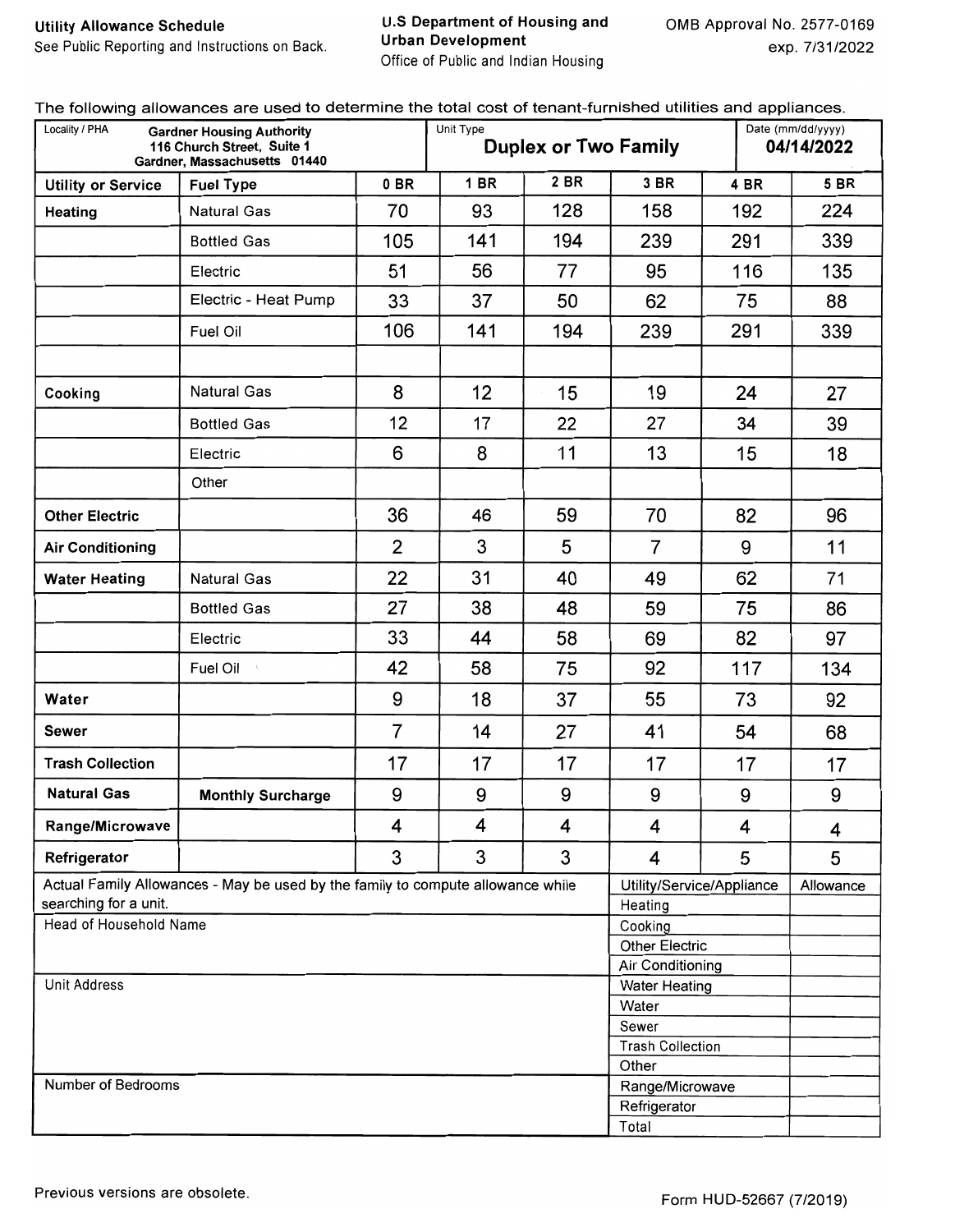#### **U.S Department of Housing and Urban Development** Office of Public and Indian Housing

| Locality / PHA                                                                                                                            | <b>Gardner Housing Authority</b><br>116 Church Street, Suite 1<br>Gardner, Massachusetts 01440 |                | Unit Type               | Low Rise: 3 or 4 Stories |                          |                           | Date (mm/dd/yyyy)<br>04/14/2022 |  |  |
|-------------------------------------------------------------------------------------------------------------------------------------------|------------------------------------------------------------------------------------------------|----------------|-------------------------|--------------------------|--------------------------|---------------------------|---------------------------------|--|--|
| <b>Utility or Service</b>                                                                                                                 | <b>Fuel Type</b>                                                                               | 0BR            | <b>1 BR</b>             | 2 BR                     | 3 BR                     | 4 BR                      | <b>5 BR</b>                     |  |  |
| Heating                                                                                                                                   | <b>Natural Gas</b>                                                                             | 54             | 61                      | 79                       | 96                       | 123                       | 140                             |  |  |
| The following allowanced are about to actommite the t<br>Cooking<br>searching for a unit.<br>Head of Household Name<br>Number of Bedrooms | <b>Bottled Gas</b>                                                                             | 92             | 124                     | 170                      | 207                      | 253                       | 294                             |  |  |
|                                                                                                                                           | Electric                                                                                       | 41             | 56                      | 77                       | 94                       | 115                       | 134                             |  |  |
|                                                                                                                                           | Electric - Heat Pump                                                                           | 27             | 37                      | 50                       | 61                       | 75                        | 87                              |  |  |
|                                                                                                                                           | Fuel Oil                                                                                       | 89             | 119                     | 164                      | 199                      | 243                       | 283                             |  |  |
|                                                                                                                                           | <b>Natural Gas</b>                                                                             | 8              | 12                      | 15                       | 19                       | 24                        | 27                              |  |  |
|                                                                                                                                           |                                                                                                |                |                         |                          |                          |                           |                                 |  |  |
|                                                                                                                                           | <b>Bottled Gas</b>                                                                             | 12             | 17                      | 22                       | 27                       | 34                        | 39                              |  |  |
|                                                                                                                                           | Electric                                                                                       | 6              | 8                       | 11                       | 13                       | 15                        | 18                              |  |  |
|                                                                                                                                           | Other                                                                                          |                |                         |                          |                          |                           |                                 |  |  |
| <b>Other Electric</b>                                                                                                                     |                                                                                                | 36             | 46                      | 59                       | 70                       | 82                        | 96                              |  |  |
| <b>Air Conditioning</b>                                                                                                                   |                                                                                                | 3              | 3                       | $\overline{\mathbf{4}}$  | 6                        | $\overline{7}$            | 8                               |  |  |
| <b>Water Heating</b>                                                                                                                      | <b>Natural Gas</b>                                                                             | 22             | 31                      | 40                       | 49                       | 62                        | 71                              |  |  |
|                                                                                                                                           | <b>Bottled Gas</b>                                                                             | 27             | 38                      | 48                       | 59                       | 75                        | 86                              |  |  |
|                                                                                                                                           | Electric                                                                                       | 33             | 44                      | 58                       | 69                       | 82                        | 97                              |  |  |
|                                                                                                                                           | Fuel Oil                                                                                       | 42             | 58                      | 75                       | 92                       | 117                       | 134                             |  |  |
| Water                                                                                                                                     |                                                                                                | 9              | 18                      | 37                       | 55                       | 73                        | 92                              |  |  |
| <b>Sewer</b>                                                                                                                              |                                                                                                | $\overline{7}$ | 14                      | 27                       | 41                       | 54                        | 68                              |  |  |
| <b>Trash Collection</b>                                                                                                                   |                                                                                                | 17             | 17                      | 17                       | 17                       | 17                        | 17                              |  |  |
| <b>Natural Gas</b>                                                                                                                        | <b>Monthly Surcharge</b>                                                                       | 9              | 9                       | 9                        | 9                        | 9                         | 9                               |  |  |
| Range/Microwave                                                                                                                           |                                                                                                | 4              | 4                       | 4                        | 4                        | 4                         | 4                               |  |  |
| Refrigerator                                                                                                                              |                                                                                                | 3              | 3                       | 3                        | 4                        | 5                         | 5                               |  |  |
|                                                                                                                                           | Actual Family Allowances - May be used by the family to compute allowance while                |                |                         |                          |                          | Utility/Service/Appliance | Allowance                       |  |  |
|                                                                                                                                           |                                                                                                |                |                         |                          | Heating<br>Cooking       |                           |                                 |  |  |
|                                                                                                                                           |                                                                                                |                |                         |                          | <b>Other Electric</b>    |                           |                                 |  |  |
|                                                                                                                                           |                                                                                                |                |                         |                          | Air Conditioning         |                           |                                 |  |  |
| Unit Address                                                                                                                              |                                                                                                |                |                         |                          | <b>Water Heating</b>     |                           |                                 |  |  |
|                                                                                                                                           |                                                                                                |                |                         |                          | Water                    |                           |                                 |  |  |
|                                                                                                                                           |                                                                                                | Sewer          |                         |                          |                          |                           |                                 |  |  |
|                                                                                                                                           |                                                                                                |                | <b>Trash Collection</b> |                          |                          |                           |                                 |  |  |
|                                                                                                                                           |                                                                                                |                |                         |                          | Other<br>Range/Microwave |                           |                                 |  |  |
|                                                                                                                                           |                                                                                                |                |                         |                          | Refrigerator             |                           |                                 |  |  |
|                                                                                                                                           |                                                                                                |                |                         |                          | Total                    |                           |                                 |  |  |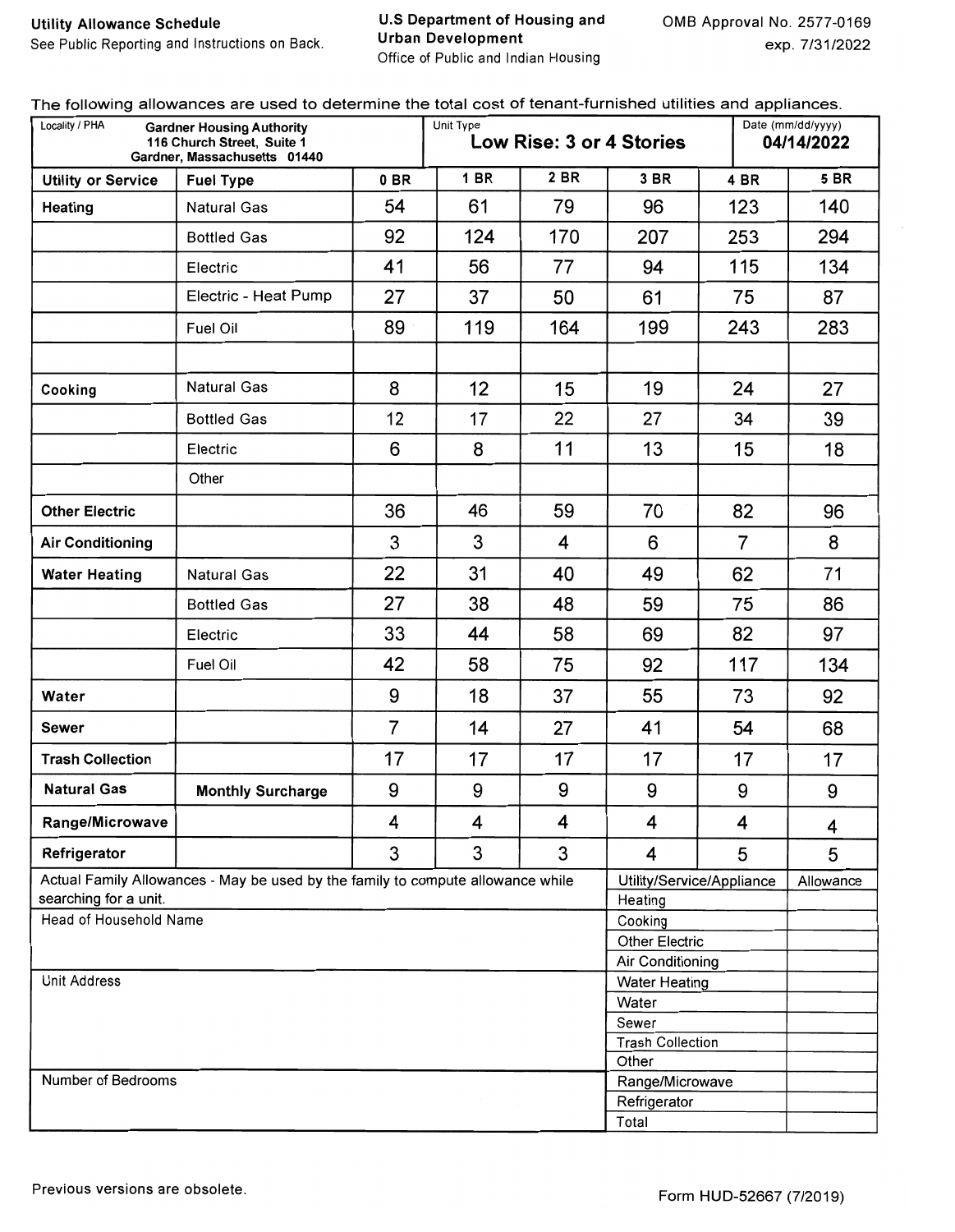**U.S Department of Housing and Urban Development** Office of Public and Indian Housing

 $\epsilon$ 

| Locality / PHA            | <b>Gardner Housing Authority</b><br>116 Church Street, Suite 1<br>Gardner, Massachusetts 01440 |                | Unit Type   |                         | <b>High Rise: 5 or More Stories</b> |                           | Date (mm/dd/yyyy)<br>04/14/2022 |
|---------------------------|------------------------------------------------------------------------------------------------|----------------|-------------|-------------------------|-------------------------------------|---------------------------|---------------------------------|
| <b>Utility or Service</b> | <b>Fuel Type</b>                                                                               | 0B             | <b>1 BR</b> | <b>2 BR</b>             | 3 BR                                | 4 BR                      | <b>5 BR</b>                     |
| Heating                   | <b>Natural Gas</b>                                                                             | 45             | 52          | 67                      | 82                                  | 105                       | 119                             |
|                           | <b>Bottled Gas</b>                                                                             | 78             | 105         | 144                     | 176                                 | 215                       | 250                             |
|                           | Electric                                                                                       | 36             | 48          | 66                      | 80                                  | 98                        | 114                             |
|                           | Electric - Heat Pump                                                                           | 23             | 31          | 43                      | 52                                  | 64                        | 74                              |
|                           | Fuel Oil                                                                                       | 76             | 102         | 139                     | 170                                 | 207                       | 241                             |
| Cooking                   | <b>Natural Gas</b>                                                                             | 8              | 12          | 15                      | 19                                  | 24                        | 27                              |
|                           |                                                                                                | 12             | 17          |                         | 27                                  | 34                        |                                 |
|                           | <b>Bottled Gas</b>                                                                             |                |             | 22                      |                                     |                           | 39                              |
|                           | Electric                                                                                       | 6              | 8           | 11                      | 13                                  | 15                        | 18                              |
|                           | Other                                                                                          |                |             |                         |                                     |                           |                                 |
| <b>Other Electric</b>     |                                                                                                | 36             | 46          | 59                      | 70                                  | 82                        | 96                              |
| <b>Air Conditioning</b>   |                                                                                                | $\overline{2}$ | 3           | $\overline{4}$          | 5                                   | 6                         | $\overline{7}$                  |
| <b>Water Heating</b>      | Natural Gas                                                                                    | 22             | 31          | 40                      | 49                                  | 62                        | 71                              |
|                           | <b>Bottled Gas</b>                                                                             | 27             | 38          | 48                      | 59                                  | 75                        | 86                              |
|                           | Electric                                                                                       | 33             | 44          | 58                      | 69                                  | 82                        | 97                              |
|                           | Fuel Oil                                                                                       | 42             | 58          | 75                      | 92                                  | 117                       | 134                             |
| Water                     |                                                                                                | 9              | 18          | 37                      | 55                                  | 73                        | 92                              |
| <b>Sewer</b>              |                                                                                                | $\overline{7}$ | 14          | 27                      | 41                                  | 54                        | 68                              |
| <b>Trash Collection</b>   |                                                                                                | 17             | 17          | 17                      | 17                                  | 17                        | 17                              |
| <b>Natural Gas</b>        | <b>Monthly Surcharge</b>                                                                       | 9              | 9           | 9                       | 9                                   | 9                         | 9                               |
| Range/Microwave           |                                                                                                | 4              | 4           | $\overline{\mathbf{4}}$ | $\boldsymbol{4}$                    | $\overline{\mathbf{4}}$   | 4                               |
| Refrigerator              |                                                                                                | 3              | 3           | 3                       | $\overline{\mathbf{4}}$             | 5                         | 5                               |
| searching for a unit.     | Actual Family Allowances - May be used by the family to compute allowance while                |                |             |                         | Heating                             | Utility/Service/Appliance | Allowance                       |
| Head of Household Name    |                                                                                                |                |             |                         | Cooking                             |                           |                                 |
|                           |                                                                                                |                |             |                         | Other Electric<br>Air Conditioning  |                           |                                 |
| <b>Unit Address</b>       |                                                                                                |                |             |                         | <b>Water Heating</b>                |                           |                                 |
|                           |                                                                                                |                |             |                         | Water                               |                           |                                 |
|                           |                                                                                                |                |             |                         | Sewer                               |                           |                                 |
|                           |                                                                                                |                |             |                         | <b>Trash Collection</b>             |                           |                                 |
| Number of Bedrooms        |                                                                                                |                |             |                         | Other                               |                           |                                 |
|                           |                                                                                                |                |             |                         | Range/Microwave<br>Refrigerator     |                           |                                 |
|                           |                                                                                                |                |             |                         | Total                               |                           |                                 |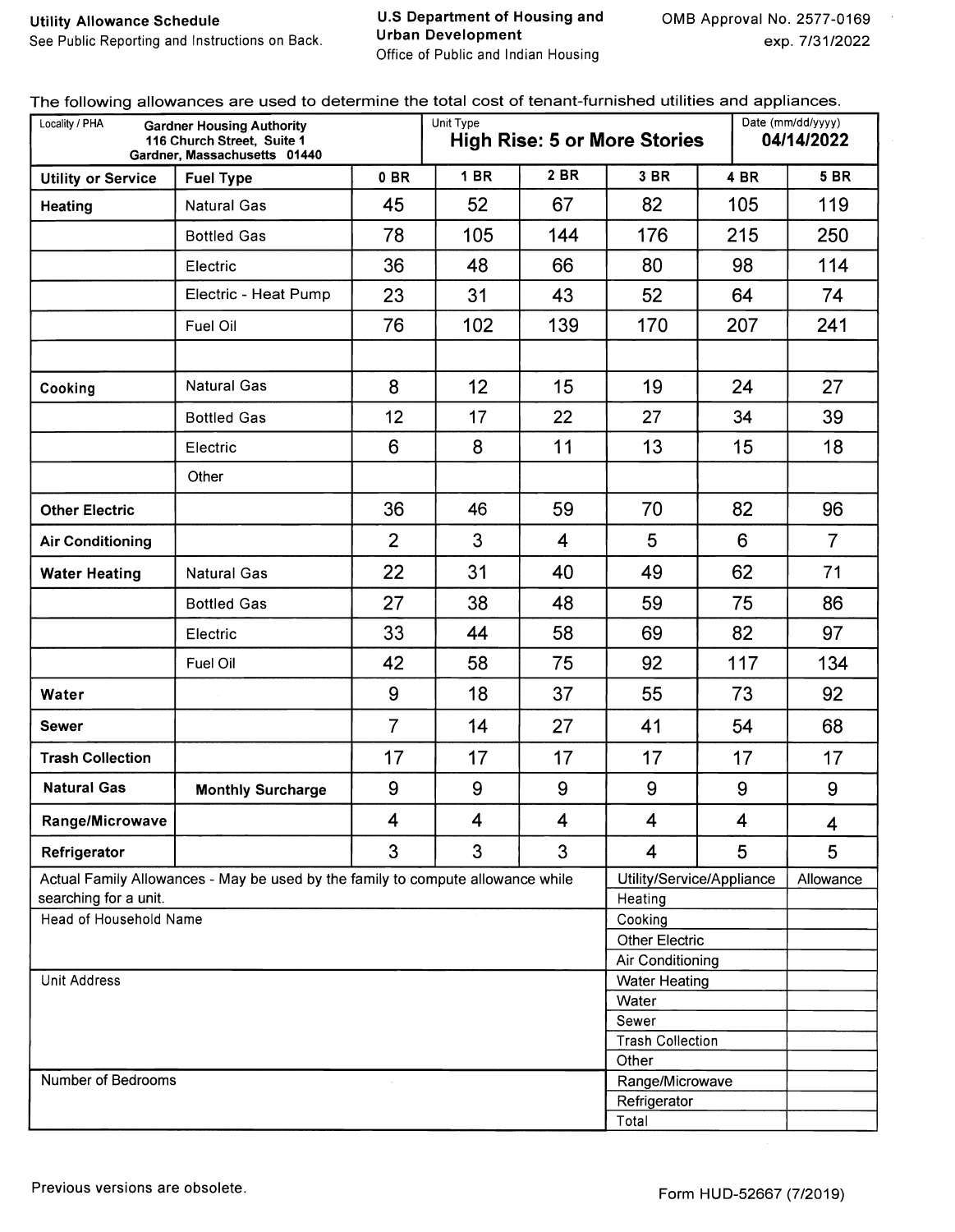#### U.S Department of Housing and **Urban Development** Office of Public and Indian Housing

| Locality / PHA                                  | The following allowarious are assurant to an and<br><b>Gardner Housing Authority</b><br>116 Church Street, Suite 1<br>Gardner, Massachusetts 01440 |                | Unit Type                        |      | <b>Row House or Town House</b> | $S_{\rm P}$ $S_{\rm P}$   | Date (mm/dd/yyyy)<br>04/14/2022 |  |  |
|-------------------------------------------------|----------------------------------------------------------------------------------------------------------------------------------------------------|----------------|----------------------------------|------|--------------------------------|---------------------------|---------------------------------|--|--|
| <b>Utility or Service</b>                       | <b>Fuel Type</b>                                                                                                                                   | $0$ BR         | <b>1 BR</b>                      | 2 BR | 3 BR                           | 4 BR                      | <b>5 BR</b>                     |  |  |
| Heating                                         | <b>Natural Gas</b>                                                                                                                                 | 59             | 79                               | 109  | 134                            | 163                       | 190                             |  |  |
|                                                 | <b>Bottled Gas</b>                                                                                                                                 | 90             | 120                              | 165  | 203                            | 247                       | 287                             |  |  |
|                                                 | Electric                                                                                                                                           | 43             | 48                               | 66   | 81                             | 98                        | 114                             |  |  |
|                                                 | Electric - Heat Pump                                                                                                                               | 28             | 31                               | 43   | 52                             | 64                        | 74                              |  |  |
|                                                 | Fuel Oil                                                                                                                                           | 90             | 120                              | 165  | 203                            | 248                       | 288                             |  |  |
|                                                 |                                                                                                                                                    |                |                                  |      |                                |                           |                                 |  |  |
| Cooking                                         | <b>Natural Gas</b>                                                                                                                                 | 8              | 12                               | 15   | 19                             | 24                        | 27                              |  |  |
|                                                 | <b>Bottled Gas</b>                                                                                                                                 | 12             | 17                               | 22   | 27                             | 34                        | 39                              |  |  |
|                                                 | Electric                                                                                                                                           | 6              | 8                                | 11   | 13                             | 15                        | 18                              |  |  |
|                                                 | Other                                                                                                                                              |                |                                  |      |                                |                           |                                 |  |  |
| <b>Other Electric</b>                           |                                                                                                                                                    |                | 46                               | 59   | 70                             | 82                        | 96                              |  |  |
| <b>Air Conditioning</b>                         |                                                                                                                                                    | $\overline{2}$ | 3                                | 5    | $\overline{7}$                 | 9                         | 11                              |  |  |
| <b>Water Heating</b>                            | <b>Natural Gas</b>                                                                                                                                 | 22             | 31                               | 40   | 49                             | 62                        | 71                              |  |  |
|                                                 | <b>Bottled Gas</b>                                                                                                                                 | 27             | 38                               | 48   | 59                             | 75                        | 86                              |  |  |
|                                                 | Electric                                                                                                                                           | 33             | 44                               | 58   | 69                             | 82                        | 97                              |  |  |
|                                                 | Fuel Oil                                                                                                                                           | 42             | 58                               | 75   |                                | 117                       | 134                             |  |  |
| Water                                           |                                                                                                                                                    | 9              | 18                               | 37   | 55                             | 73                        | 92                              |  |  |
| Sewer                                           |                                                                                                                                                    | $\overline{7}$ | 14                               | 27   | 41                             | 54                        | 68                              |  |  |
| <b>Trash Collection</b>                         |                                                                                                                                                    | 17             | 17                               | 17   | 17                             | 17                        | 17                              |  |  |
| <b>Natural Gas</b>                              | <b>Monthly Surcharge</b>                                                                                                                           | 9              | 9                                | 9    | 9                              | 9                         | 9                               |  |  |
| Range/Microwave                                 |                                                                                                                                                    | 4              | 4                                | 4    | $\overline{\mathbf{4}}$        | $\overline{\mathbf{4}}$   | $\overline{\mathbf{4}}$         |  |  |
| Refrigerator                                    |                                                                                                                                                    | 3              | 3                                | 3    | 4                              | 5                         | 5                               |  |  |
|                                                 | Actual Family Allowances - May be used by the family to compute allowance while                                                                    |                |                                  |      |                                | Utility/Service/Appliance | Allowance                       |  |  |
| searching for a unit.<br>Head of Household Name |                                                                                                                                                    |                |                                  |      | Heating<br>Cooking             |                           |                                 |  |  |
|                                                 |                                                                                                                                                    |                |                                  |      | <b>Other Electric</b>          |                           |                                 |  |  |
|                                                 |                                                                                                                                                    |                |                                  |      | Air Conditioning               |                           |                                 |  |  |
| Unit Address                                    |                                                                                                                                                    |                |                                  |      | <b>Water Heating</b>           |                           |                                 |  |  |
|                                                 |                                                                                                                                                    |                |                                  |      | Water                          |                           |                                 |  |  |
|                                                 |                                                                                                                                                    |                | Sewer<br><b>Trash Collection</b> |      |                                |                           |                                 |  |  |
|                                                 |                                                                                                                                                    | Other          |                                  |      |                                |                           |                                 |  |  |
| Number of Bedrooms                              |                                                                                                                                                    |                |                                  |      | Range/Microwave                |                           |                                 |  |  |
|                                                 |                                                                                                                                                    |                |                                  |      | Refrigerator                   |                           |                                 |  |  |
|                                                 |                                                                                                                                                    |                |                                  |      | Total                          |                           |                                 |  |  |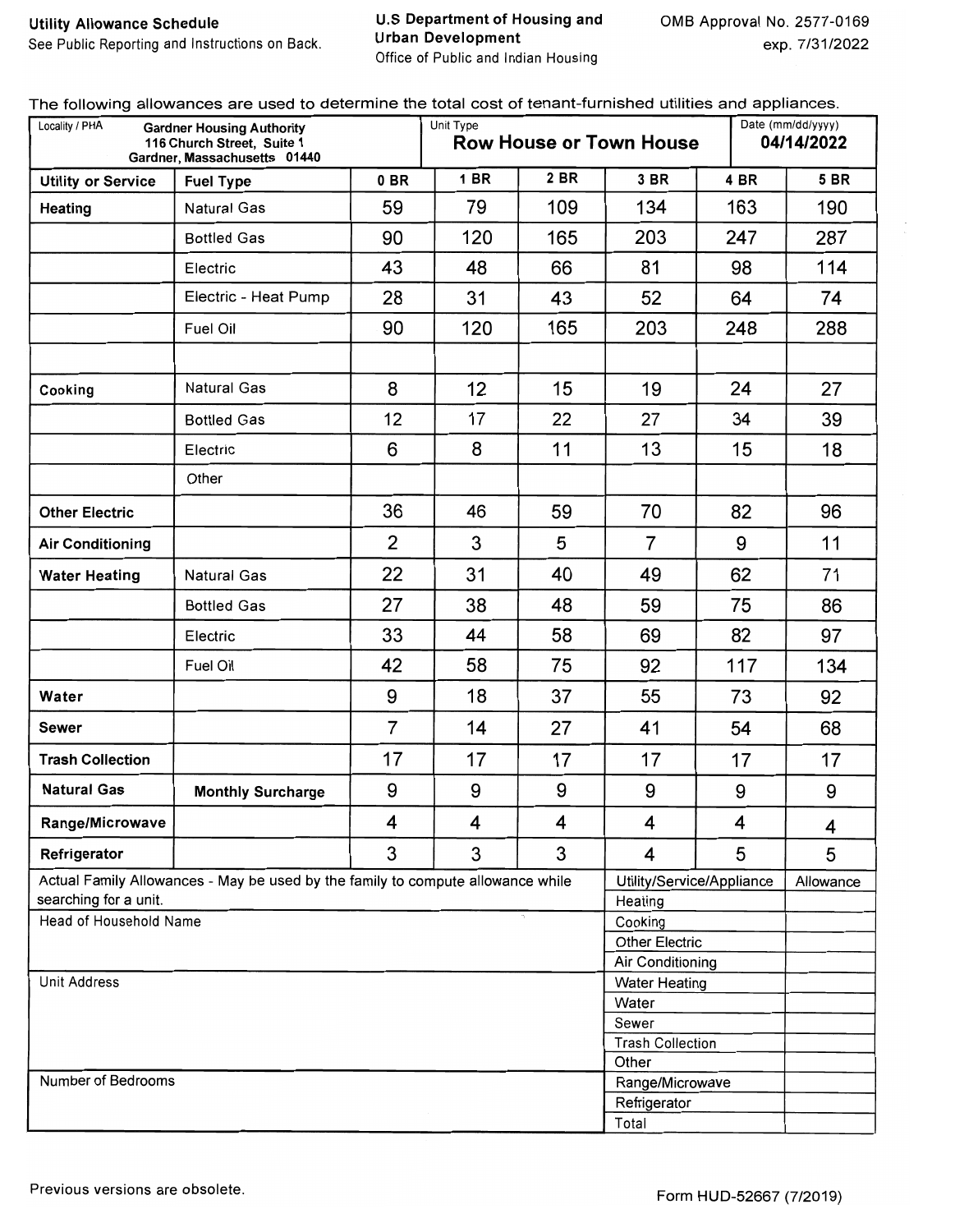U.S Department of Housing and **Urban Development** Office of Public and Indian Housing

| Locality / PHA            | <b>Gardner Housing Authority</b><br>116 Church Street. Suite 1<br>Gardner. Massachusetts 01440 |                | Unit Type                        |      | <b>Single Family [ Detached ]</b>        |      | Date (mm/dd/yyyy)<br>04/14/2022 |  |  |
|---------------------------|------------------------------------------------------------------------------------------------|----------------|----------------------------------|------|------------------------------------------|------|---------------------------------|--|--|
| <b>Utility or Service</b> | <b>Fuel Type</b>                                                                               | 0 BR           | <b>1 BR</b>                      | 2 BR | 3 BR                                     | 4 BR | <b>5 BR</b>                     |  |  |
| Heating                   | <b>Natural Gas</b>                                                                             | 82             | 110                              | 151  | 185                                      | 226  | 263                             |  |  |
|                           | <b>Bottled Gas</b>                                                                             | 124            | 166                              | 229  | 280                                      | 343  | 399                             |  |  |
|                           | Electric                                                                                       | 60             | 66                               | 91   | 112                                      | 136  | 159                             |  |  |
|                           | Electric - Heat Pump                                                                           | 39             | 43                               | 59   | 73                                       | 89   | 103                             |  |  |
|                           | Fuel Oil                                                                                       | 124            | 166                              | 229  | 281                                      | 343  | 399                             |  |  |
|                           | <b>Natural Gas</b>                                                                             | 8              | 12                               | 15   | 19                                       |      |                                 |  |  |
| Cooking                   |                                                                                                |                |                                  |      |                                          | 24   | 27                              |  |  |
|                           | <b>Bottled Gas</b>                                                                             | 12             | 17                               | 22   | 27                                       | 34   | 39                              |  |  |
|                           | Electric                                                                                       | 6              | 8                                | 11   | 13                                       | 15   | 18                              |  |  |
|                           | Other                                                                                          |                |                                  |      |                                          |      |                                 |  |  |
| <b>Other Electric</b>     |                                                                                                | 36             | 46                               | 59   | 70                                       | 82   | 96                              |  |  |
| <b>Air Conditioning</b>   |                                                                                                | $\overline{2}$ | 2                                | 5    | 8                                        | 10   | 13                              |  |  |
| <b>Water Heating</b>      | <b>Natural Gas</b>                                                                             | 22             | 31                               | 40   | 49                                       | 62   | 71                              |  |  |
|                           | <b>Bottled Gas</b>                                                                             | 27             | 38                               | 48   | 59                                       | 75   | 86                              |  |  |
|                           | Electric                                                                                       | 33             | 44                               | 58   | 69                                       | 82   | 97                              |  |  |
|                           | Fuel Oil                                                                                       | 42             | 58                               | 75   | 92                                       | 117  | 134                             |  |  |
| Water                     |                                                                                                | 9              | 18                               | 37   | 55                                       | 73   | 92                              |  |  |
| Sewer                     |                                                                                                | $\overline{7}$ | 14                               | 27   | 41                                       | 54   | 68                              |  |  |
| <b>Trash Collection</b>   |                                                                                                | 17             | 17                               | 17   | 17                                       | 17   | 17                              |  |  |
| <b>Natural Gas</b>        | <b>Monthly Surcharge</b>                                                                       | 9              | 9                                | 9    | 9                                        | 9    | 9                               |  |  |
| Range/Microwave           |                                                                                                | 4              | 4                                | 4    | 4                                        | 4    | 4                               |  |  |
| Refrigerator              |                                                                                                | 3              | 3                                | 3    | 4                                        | 5    | 5                               |  |  |
| searching for a unit.     | Actual Family Allowances - May be used by the family to compute allowance while                |                |                                  |      | Utility/Service/Appliance<br>Heating     |      | Allowance                       |  |  |
| Head of Household Name    |                                                                                                |                |                                  |      | Cooking                                  |      |                                 |  |  |
|                           |                                                                                                |                |                                  |      | <b>Other Electric</b>                    |      |                                 |  |  |
| <b>Unit Address</b>       |                                                                                                |                |                                  |      | Air Conditioning<br><b>Water Heating</b> |      |                                 |  |  |
|                           |                                                                                                |                |                                  |      | Water                                    |      |                                 |  |  |
|                           |                                                                                                |                | Sewer                            |      |                                          |      |                                 |  |  |
|                           |                                                                                                |                | <b>Trash Collection</b><br>Other |      |                                          |      |                                 |  |  |
| Number of Bedrooms        |                                                                                                |                |                                  |      | Range/Microwave                          |      |                                 |  |  |
|                           |                                                                                                |                |                                  |      | Refrigerator                             |      |                                 |  |  |
|                           |                                                                                                |                |                                  |      | Total                                    |      |                                 |  |  |